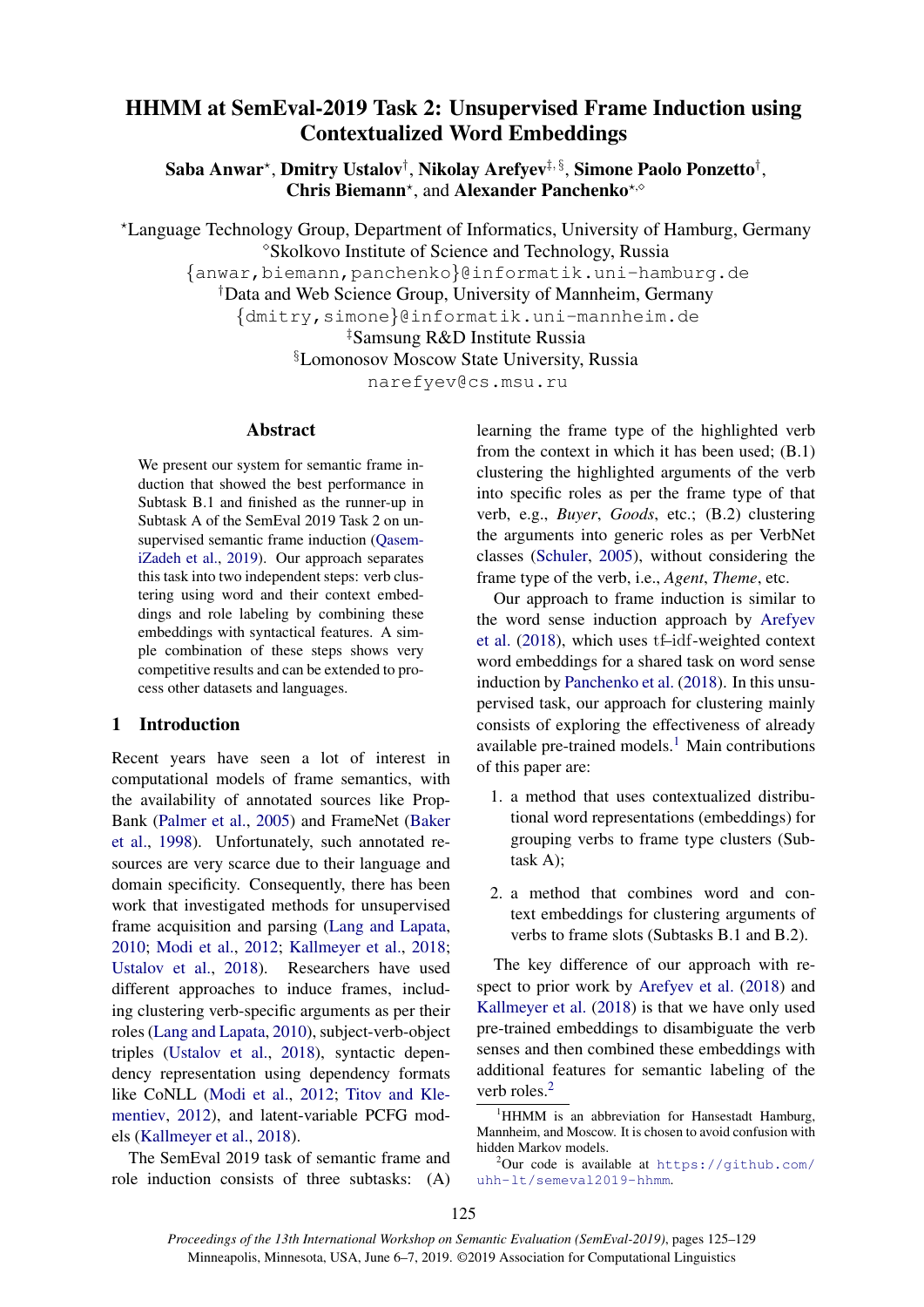The remainder of the paper is organized as follows. The methodology and the results for each subtask are discussed in Sections [2,](#page-1-0) [3](#page-1-1) and [4](#page-2-0) respectively, followed by the conclusion in Section [5.](#page-3-2)

# <span id="page-1-0"></span>2 Subtask A: Grouping Verbs to Frame Type Clusters

In this subtask, each sentence has a highlighted verb, which is usually the predicate. The goal is to label each highlighted verb according to the frame evoked by the sentence. The gold standard for this subtask is based on the FrameNet [\(Baker et al.,](#page-3-0) [1998\)](#page-3-0) definitions for frames.

### 2.1 Method

Since sentences evoking the same frame should receive the same labels, we used a verb clustering approach and experimented with a number of pre-trained word and sentence embeddings models, namely Word2Vec [\(Mikolov et al.,](#page-4-9) [2013\)](#page-4-9), ELMo [\(Peters et al.,](#page-4-10) [2018\)](#page-4-10), Universal Sentence Embeddings [\(Conneau et al.,](#page-4-11) [2017\)](#page-4-11), and fast-Text [\(Bojanowski et al.,](#page-4-12) [2017\)](#page-4-12). This setup is similar to treating the frame induction task as a word sense disambiguation task [\(Brown et al.,](#page-4-13) [2011\)](#page-4-13).

We experimented with embedding different lexical units, such as verb (V), its sentence (context, C), subject-verb-object (SVO) triples, and verb arguments. Combination of context and word representations (C+W) from Word2Vec and ELMo turned out to be the best combination in our case.

We used the standard Google News Word2Vec embedding model by [Mikolov et al.](#page-4-9) [\(2013\)](#page-4-9). Since this model is trained on individual words only and the SemEval dataset contained phrasal verbs, such as *fall back* and *buy out*, we have considered only the first word in the phrase. If this word is not present in the model vocabulary, we fall back to a zero-filled vector. When aggregating a context into a vector, we used the tf–idf-weighted average of the word embeddings for this context as proposed by [Arefyev et al.](#page-3-1) [\(2018\)](#page-3-1). We tuned these weights on the development dataset.

We used the ELMo contextualized embedding model by [Peters et al.](#page-4-10) [\(2018\)](#page-4-10) that generates vectors of a whole context. Similarly to fast-Text [\(Bojanowski et al.,](#page-4-12) [2017\)](#page-4-12), ELMo can produce character-level word representations to handle outof-vocabulary words. In all our experiments we used the same pre-trained ELMo model available

<span id="page-1-3"></span>

| Method |                  | $PuF_1$ | $B^3 F_1$ |
|--------|------------------|---------|-----------|
| ⊻      | $w2v$ [C+W]norm  | 76.68   | 68.10     |
|        | $ELMo[C+W]$ norm | 77.03   | 69.50     |
| ക      | Cluster Per Verb | 73.78   | 65.35     |
| ●      | Winner           | 78.15   | 70.70     |

Table 1: Our results on Subtask A: Grouping Verbs to Frame Type Clusters. Purity F1-score is denoted as *Pu F*<sub>1</sub>, B-Cubed F<sub>1</sub>-score is denoted as  $B^3$  *F*<sub>1</sub>.  $\bullet$  denotes *our* final submission (# 536426),  $\overline{\mathbf{\Sigma}}$  denotes *our* postcompetition result,  $\bullet\bullet$  denotes a baseline, and  $\bullet\bullet$  denotes the submission of the winning team.

on TensorFlow Hub. $3$  Among all the layers of this model, we used the mean-pooling layer for word and context embeddings.

### 2.2 Results and Discussion

We experimented with different clustering algorithms provided by scikit-learn [\(Pedregosa et al.,](#page-4-14) [2011\)](#page-4-14), namely agglomerative clustering, DB-SCAN, and affinity propagation. After the model selection on the development dataset, we have chosen agglomerative clustering for further evaluation. Although both ELMo and Word2Vec showed the best results on the development dataset with single linkage, we opted average linkage after analyzing t-SNE plots [\(van der Maaten and Hin](#page-4-15)[ton,](#page-4-15) [2008\)](#page-4-15).

Table [1](#page-1-3) shows our results obtained on Subtask A. Our final submission  $(\bullet)$  used agglomerative clustering of normalized vectors obtained by concatenating the context and verb vectors from the Word2Vec model. In particular, we found that the best performance is attained for Manhattan affinity and 150 clusters. During our post-competition experiments  $(\underline{\mathbf{X}})$ , we found that ELMo performed better than Word2Vec when a higher number of clusters, 235, was specified.

# <span id="page-1-1"></span>3 Subtask B.1: Clustering Arguments of Verbs to Frame-Specific Slots

In this subtask, each sentence has a set of highlighted nouns or noun phrases corresponding to the slots of the evoked frame. Additionally, each sentence is provided with the same highlighted verb as in Subtask A (Section [2\)](#page-1-0). The goal is to label each highlighted verb according to the evoked frame and to assign each highlighted to-

<span id="page-1-2"></span><sup>3</sup><https://tfhub.dev/google/elmo/2>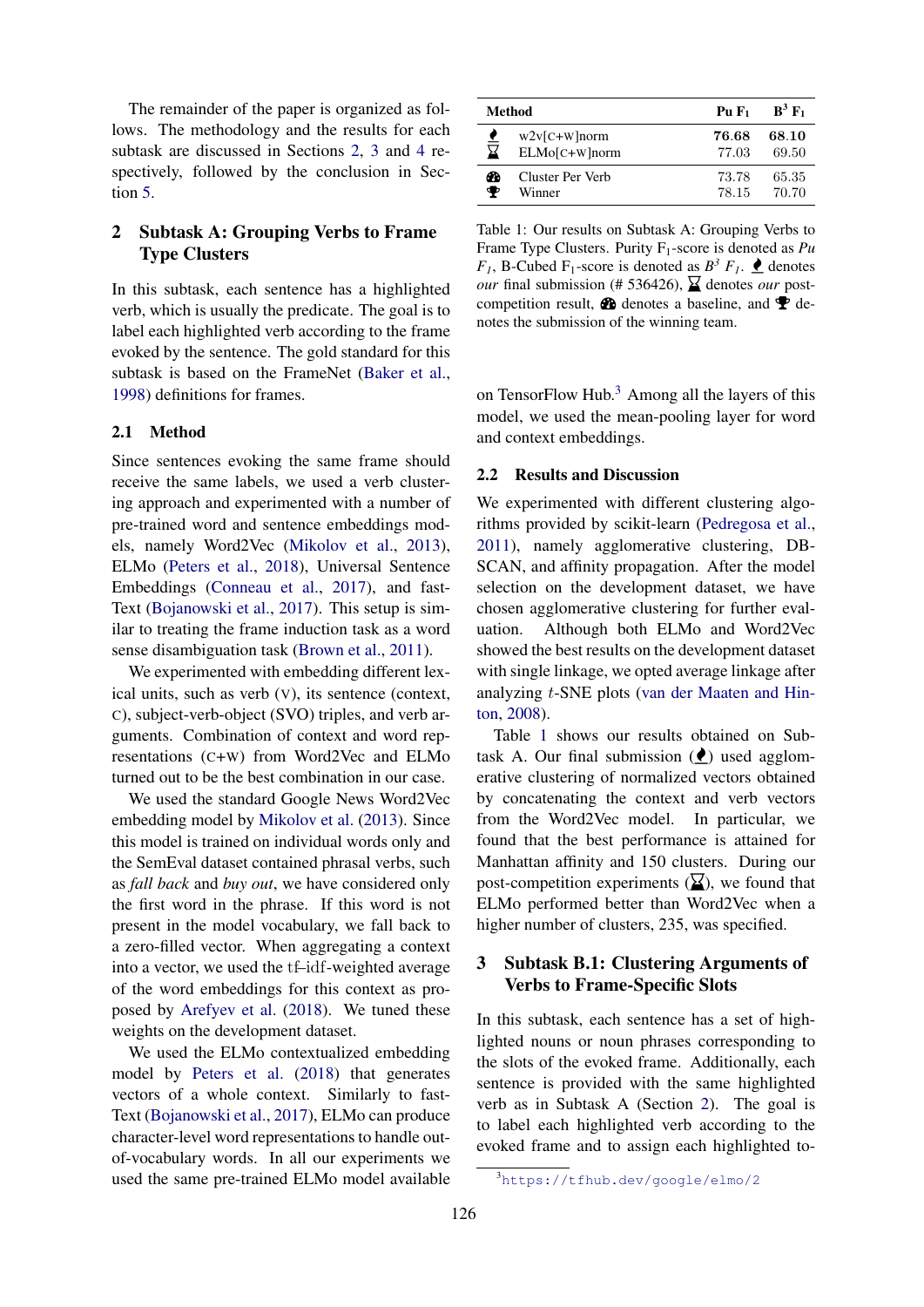<span id="page-2-1"></span>

| Method                                                               | $PuF_1$        | $B^3 F_1$      |
|----------------------------------------------------------------------|----------------|----------------|
| Agglomerative Clustering<br>Subtask A: w2v[C+W]                      | 62.10          | 49.49          |
| Subtask B.2: ID<br>Logistic Regression                               |                |                |
| Subtask A: w2v[C+W]norm<br>4<br>Subtask B.2: ELMo $[C+W+V]+ID+B+123$ | 66.81          | 55.61          |
| Subtask A: ELMo[C+W]norm<br>⊠<br>Subtask B.2: $w2v[C+W+V]+ID+B+123$  | 68.22          | 58.61          |
| Cluster Per Dependency Role<br>m<br>Winner                           | 57.99<br>62.10 | 45.79<br>49.49 |

Table 2: Our results on Subtask B.1: Clustering Arguments of Verbs to Frame-Specific Slots. Purity F1 score is denoted as  $Pu \, F_I$ , B-Cubed  $F_I$ -score is denoted as  $B^3$   $F_1$ .  $\bullet$  denotes *our* final submission (# 535483), denotes a supervised *Logistic Regression* submission that does not comply to the task rules,  $\sum$  denotes *our* post-competition result,  $\otimes$  denotes a baseline, and  $\otimes$ denotes the submission of the winning team.

ken a frame-specific semantic role identifier. The gold standard for this subtask is annotated with FrameNet frames and roles [\(Baker et al.,](#page-3-0) [1998\)](#page-3-0).

#### 3.1 Method

Since Subtask B.1 asks to assign role labels to highlighted tokens as per the frame type of the verb, we attempted this by merging the output of verb frame types from Subtask A (Section [2\)](#page-1-0) and the output of generic role labels from Subtask B.2 (Section [4\)](#page-2-0). We used UKN (unknown) slot identifier for the tokens present in Subtask B.1, but missing in Subtask B.2.

#### 3.2 Results and Discussion

Table [2](#page-2-1) shows the results from merging our solutions for Subtasks A and B.2, as described in Sections [2](#page-1-0) and [4,](#page-2-0) correspondingly. For our final submission  $(Q)$ , we merged the frame types obtained by clustering the Word2Vec embeddings of the sentence (context, C) and verb (word, W), and the role labels obtained by clustering the vector of inbound dependencies (ID). However, we observed that the logistic regression model demonstrated better performance in Subtask B.2 than any clustering technique we tried, including our final submission  $(\bullet)$  and the baselines. But this performance was further improved by combining the results from post-competition experiments of Subtask A and Subtask B.2 ( $\mathbf{\Sigma}$ ).

# <span id="page-2-0"></span>4 Subtask B.2: Clustering Arguments of Verbs to Generic Roles

In Subtask B.2, similarly to Subtask B.1 (Section [3\)](#page-1-1), each sentence has a set of highlighted nouns or noun phrases that correspond to the slots of the evoked frame. The goal is to label each highlighted token with a high-level generic class, such as *Agent* or *Patient*. However, unlike Subtask B.1, the verb frame labeling part is omitted. The gold standard for this subtask is annotated as according to the VerbNet classes [\(Schuler,](#page-4-7) [2005\)](#page-4-7).

### 4.1 Method

When addressing this subtask, we experimented with combining the embeddings of the word (W) filling the role, its sentence (context, C), and the highlighted verb (V). To handle the out-ofvocabulary roles in the case of Word2Vec embeddings, each role was tokenized and embeddings for each token were averaged. If a token is still not present in the vocabulary, then a zero-filled vector was used as its embedding. During prototyping we developed several features that improved the performance score, namely *inbound dependencies* (ID), which represent the dependency label from the head to the role (dependent) and two trivial baselines: *Boolean* (B) and *123*.

We built a negative one-hot encoding feature vector to represent the *inbound* dependencies of the word corresponding to the role. Thus, for each dependency of the given role (in case of a multiword expression), we fill  $-1$  if the dependency relationship holds, otherwise 0 is filled. During our experiments for the development test, we also used the outbound dependencies, which represent the dependency label from the role (head) to the dependent words. So we used  $-1$  for inbound and 1 for outbound. But since they did not perform well in comparison to inbound dependencies, they were not considered for submitted runs.

For the *Boolean* baseline, given the position of the verb in the sentence  $p_v$  and the position of the target token  $p_t$ , we assign the role 0 to t if  $p_v < p_t$ , otherwise 1. For the *123* baseline, we assign its index to each highlighted slot filler. For example, if five slots need to be labelled, the first one will be labelled as 1 and the last one will be labelled as 5.

### 4.2 Results and Discussion

Table [3](#page-3-3) shows our results on Subtask B.2. We found that the trivial Boolean approach outper-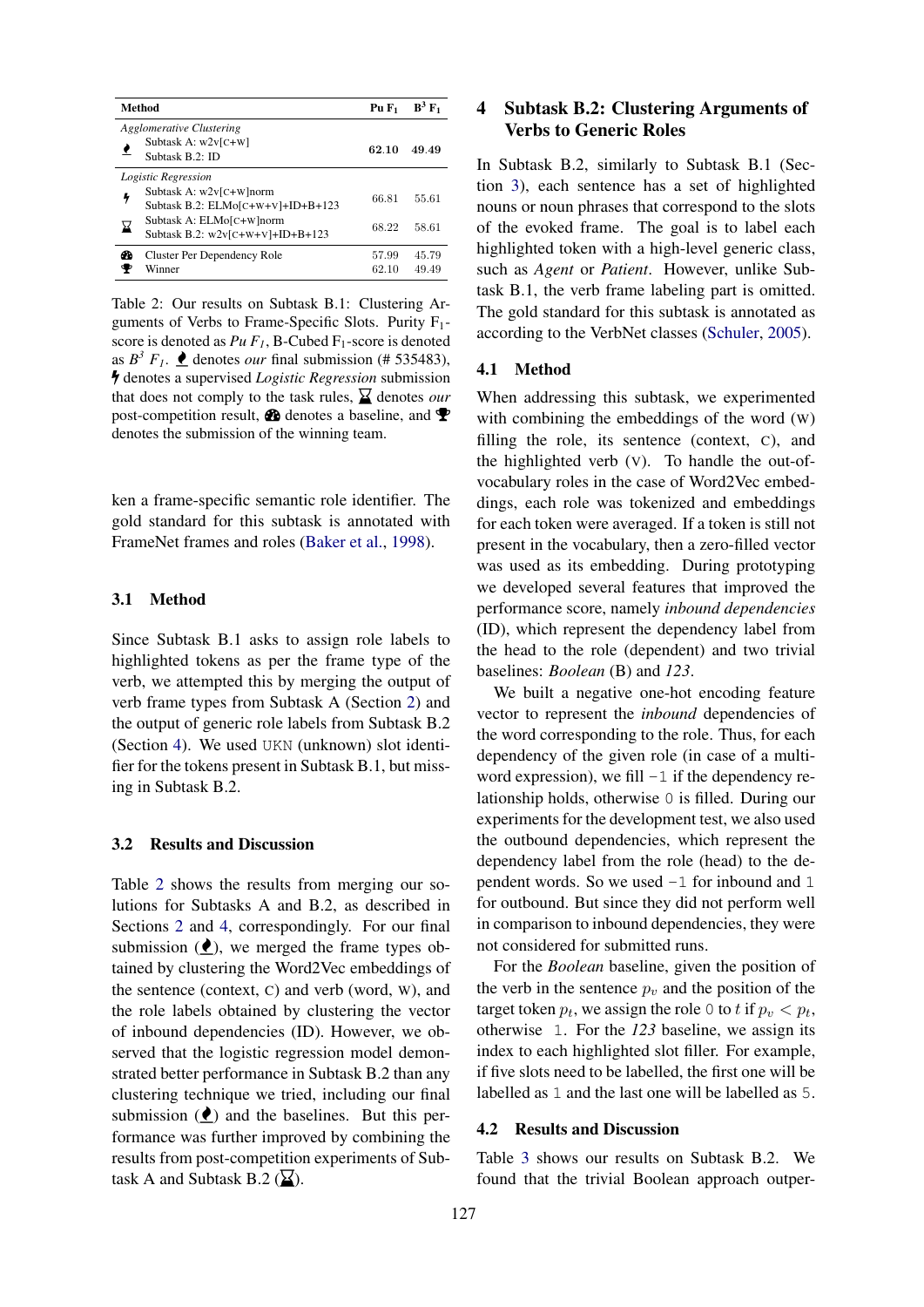<span id="page-3-3"></span>

| <b>Method</b>                   |                             | $PuF_1$ | $B^3 F_1$ |  |  |
|---------------------------------|-----------------------------|---------|-----------|--|--|
| <b>Agglomerative Clustering</b> |                             |         |           |  |  |
|                                 | $w2v[C]+ID$                 | 62.00   | 42.10     |  |  |
| ⊠                               | $ELMo[C]+ID$                | 50.37   | 34.89     |  |  |
| Logistic Regression             |                             |         |           |  |  |
| 4                               | $ELMo[C+W+V]+ID+B+123$      | 73.14   | 57.37     |  |  |
| ⊻                               | $w2v[$ C+W+V]+ID+B+123      | 74.36   | 58.83     |  |  |
| ക                               | Cluster Per Dependency Role | 56.05   | 39.03     |  |  |
|                                 | <b>Boolean Baseline</b>     | 67.16   | 46.78     |  |  |
|                                 | Inbound Dependencies (ID)   | 66.05   | 45.77     |  |  |
|                                 | Winner                      | 64.16   | 45.65     |  |  |

Table 3: Our results on Subtask B.2: Clustering Arguments of Verbs to Generic Roles. Purity  $F_1$ -score is denoted as  $Pu \, F_1$ , B-Cubed F<sub>1</sub>-score is denoted as  $B^3$   $F_1$ .  $\bullet$  denotes *our* final submission (# 535480),  $\bullet$ denotes a supervised *Logistic Regression* submission that does not comply to the task rules,  $\sum$  denotes *our* post-competition result,  $\mathbf{\Omega}$  denotes a baseline, and  $\mathbf{\Psi}$ denotes the submission of the winning team.

formed LPCFG [\(Kallmeyer et al.,](#page-4-4) [2018\)](#page-4-4) and all the standard baselines, including cluster per dependency role (OneClustPerGrType), on the development dataset.[4](#page-3-4)

Similarly to our solution for Subtask A (Section [2\)](#page-1-0), we tried different clustering algorithms to cluster arguments of verbs to generic roles and found that the best clustering performance is shown by agglomerative clustering with Euclidean affinity, Ward's method linkage, and two clusters. Our final submission  $($ **)** used the combination of inbound dependencies and Word2Vec embedding for sentence (context, C), which performed marginally better than the cluster per dependency role (OneClustPerGrType) baseline, but still not better than such trivial baselines as *Boolean* or 123. Replacing Word2Vec with ELMo in our postcompetition experiments have lowered the performance further.

In order to estimate our upper bound of the performance, we compared our best-performing clustering algorithm, i.e., agglomerative clustering, to a logistic regression model. We found that the combination of sentence (context, C), target word (W), and verb (V) vectors, enhanced with our other features, shows substantially better results than a simple clustering model  $(\bigvee)$ . However, we did not observe a noticeable difference between the performance of the underlying embedding models.

As the model was trained on the development dataset that contained 20 roles in contrast to the test set which contained 32 roles, this approach has its limitations due to this difference of the number and meaning of roles. We believe that the performance could be improved using semisupervised clustering methods, yet during prototyping with the pairwise-constrained k-Means algorithm [\(Basu et al.,](#page-4-16) [2004\)](#page-4-16) we did not observe any performance improvements.

## <span id="page-3-2"></span>5 Conclusion

We presented an approach for unsupervised semantic frame and role induction that uses word and context embeddings. It separates the task into two independent steps: verb clustering and role labelling, using combination of these embeddings enhanced with syntactical features. Our approach showed the best performance in Subtask B.1 and also finished as the runner-up in Subtask A of this shared task, and it can be easily extended to process other datasets and languages.

### Acknowledgments

We acknowledge the support of the Deutsche Forschungsgemeinschaft (DFG) under the "JOIN-T" and "ACQuA" projects and the German Academic Exchange Service (DAAD). We thank the Sem-Eval organizers for an inspiring shared task and their quick responses to all our questions. We are grateful to four anonymous reviewers who offered useful comments. Finally, we thank the Linguistic Data Consortium (LDC) for the provided Penn Treebank dataset [\(Marcus et al.,](#page-4-17) [1993\)](#page-4-17).

#### References

- <span id="page-3-1"></span>Nikolay Arefyev, Pavel Ermolaev, and Alexander Panchenko. 2018. [How much does a word weight?](http://www.dialog-21.ru/media/4538/arefyevn_ermolaevp_panchenkoa.pdf) [Weighting word embeddings for word sense in](http://www.dialog-21.ru/media/4538/arefyevn_ermolaevp_panchenkoa.pdf)[duction.](http://www.dialog-21.ru/media/4538/arefyevn_ermolaevp_panchenkoa.pdf) In *Computational Linguistics and Intellectual Technologies: Papers from the Annual International Conference "Dialogue"*, pages 68–84, Moscow, Russia. RSUH.
- <span id="page-3-0"></span>Collin F. Baker, Charles J. Fillmore, and John B. Lowe. 1998. [The Berkeley FrameNet Project.](https://doi.org/10.3115/980845.980860) In *Proceedings of the 36th Annual Meeting of the Association for Computational Linguistics and 17th International Conference on Computational Linguistics - Volume 1, ACL '98, pages 86–90, Montréal, QC,* Canada. Association for Computational Linguistics.

<span id="page-3-4"></span><sup>4</sup>On the development dataset for Subtask B.2, the *Boolean* baseline demonstrated B-Cubed  $F_1 = 57.98$ , while LPCFG and cluster per dependency role yielded  $F_1 = 40.05$  and  $F_1 = 50.79$ , correspondingly.